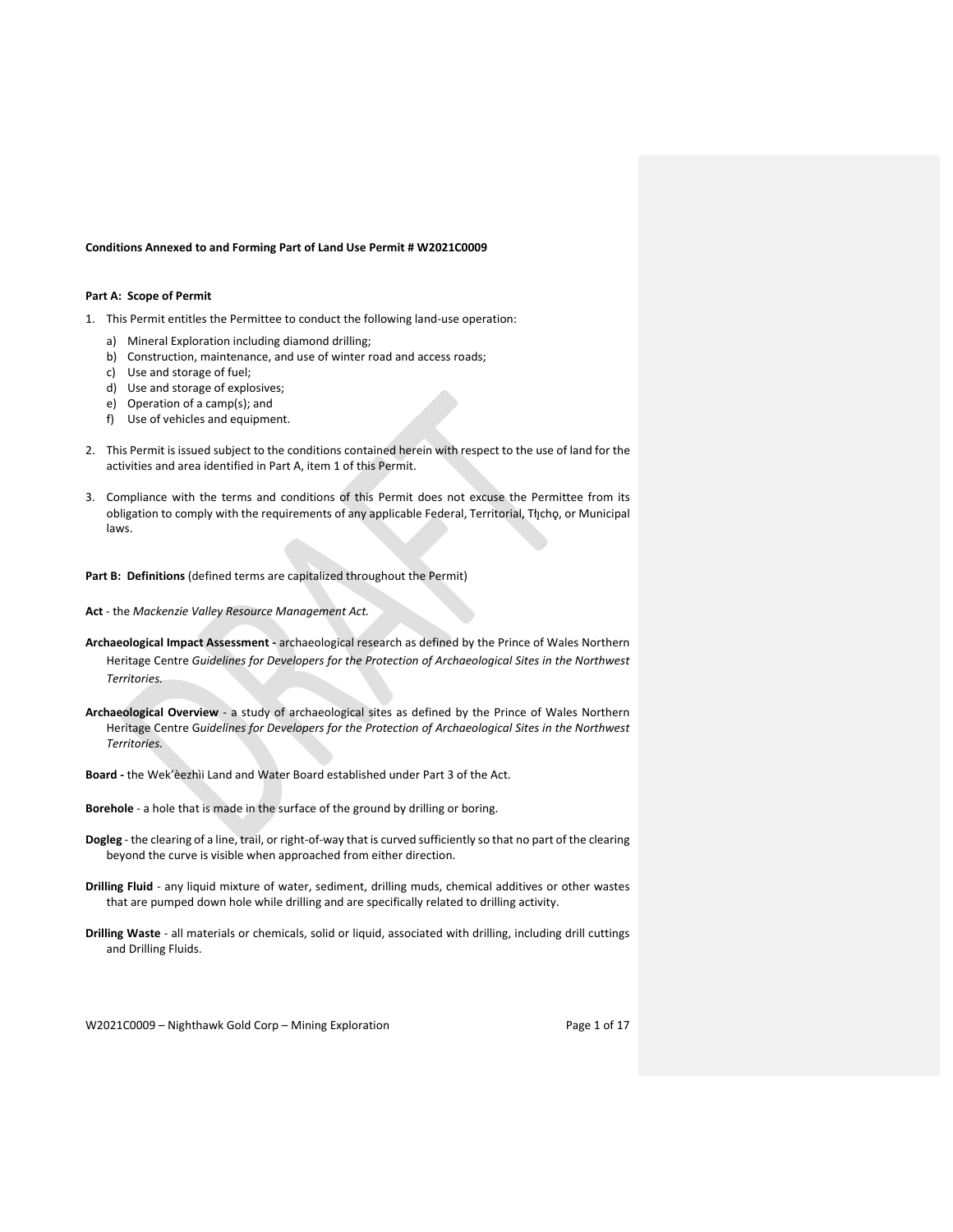- **Durable Land** ‐ land that is able to withstand repeated use, such as gravel orsand with minimal vegetative cover.
- **Engagement Plan** ‐ a document, developed in accordance with the Board's *Engagement and Consultation Policy* and the *Engagement Guidelines for Applicants and Holders of Water Licences and Land Use Permits*, that clearly describes how, when, and which engagement activities will occur with an affected party during the life of the project.

**Flowing Artesian Well** ‐ a well in which water:

- a) Naturally rises above the ground surface or the top of any casing; and
- b) Flows naturally, either intermittently or continuously.
- **Fuel Storage Container** ‐ a container for the storage of petroleum or allied petroleum products with a capacity of less than 230 litres.
- **Fuel Storage Tank** ‐ a closed container for the storage of petroleum or allied petroleum products with a capacity of more than 230 litres.
- **Greywater** ‐ all liquid wastes from showers, baths, sinks, kitchens, and domestic washing facilities but not including toilet wastes.
- **Habitat** ‐ the area or type of site where a species or an individual of a species of wildlife naturally occurs or on which it depends, directly or indirectly, to carry out its life processes.
- **Inspector** ‐ an Inspector designated by the Minister under the Act.
- **Minister** ‐ the Minister of Crown‐Indigenous Relations and Northern Affairs Canada or the Minister of the Government of the Northwest Territories – Department of Lands, as the case may be.
- **Ordinary High‐Water Mark** ‐ the usual or average level to which a body of water rises at its highest point and remains for sufficient time so as to change the characteristics of the land. In flowing waters (rivers, streams) this refers to the "active channel/bank-full level" which is often the 1:2 year flood flow return level. In inland lakes, wetlands, or marine environments, it refers to those parts of the Watercourse bed and banks that are frequently flooded by water so as to leave a mark on the land and where the natural vegetation changes from predominately aquatic vegetation to terrestrial vegetation (excepting water tolerant species). For reservoirs, this refers to normal high operating levels (full supply level).

**Permittee ‐** the holder of this permit.

Permafrost - ground (soil or rock) that remains at or below 0°C for at least two consecutive years.

**Secondary Containment** ‐ containment that prevents liquids that leak from Fuel Storage Tanks or containers from reaching outside the containment area and includes double-walled Tanks, piping, liners, and impermeable barriers.

**Sewage** ‐ all toilet wastes and Greywater.

W2021C0009 - Nighthawk Gold Corp - Mining Exploration Page 2 of 17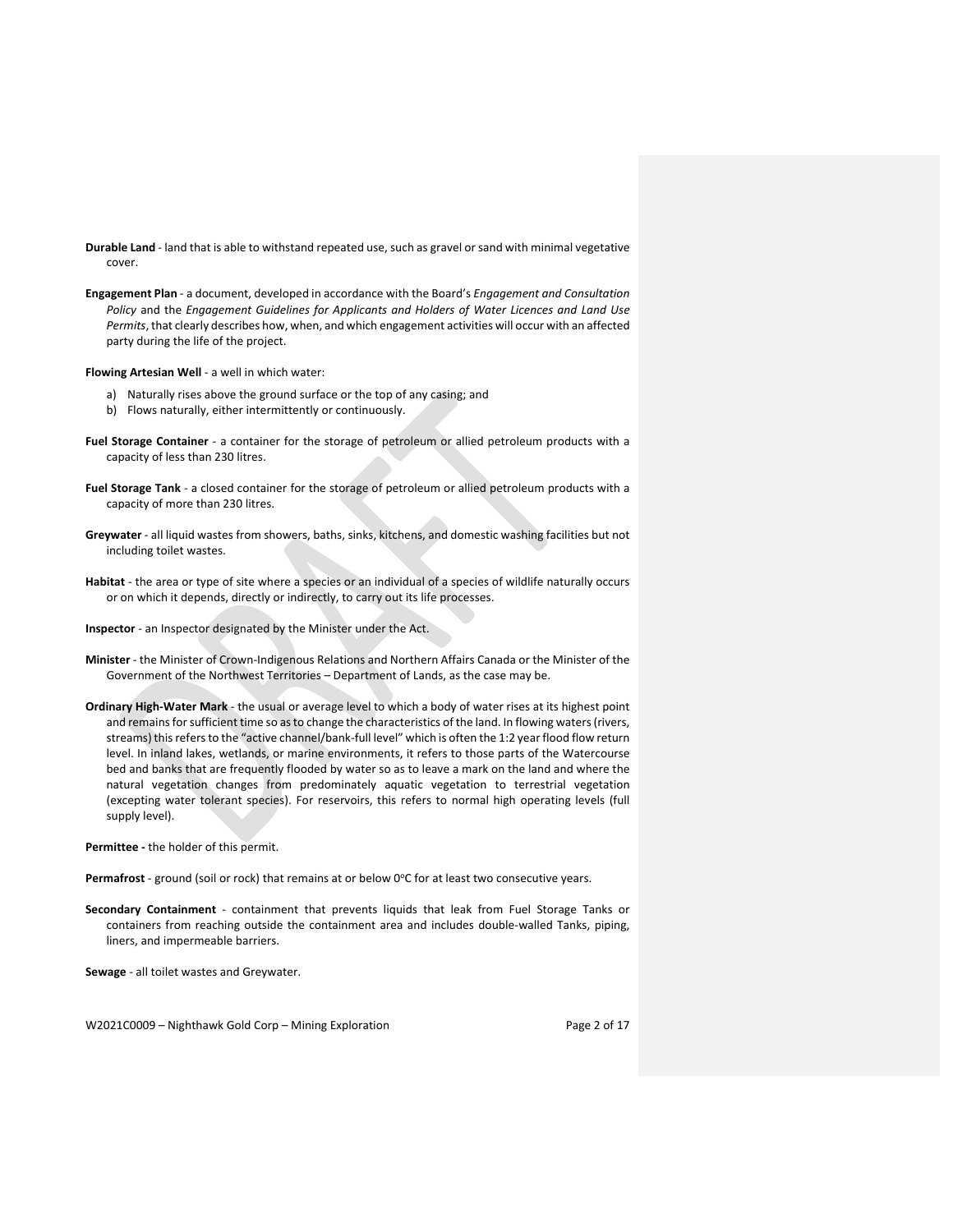- **Shut Down Period** ‐ The period of time between January 31 and November 1 each year, for the purpose of this operation.
- **Spill Contingency Plan** ‐ a document, developed in accordance with Aboriginal Affairs and Northern Development Canada's *Guidelines for Spill Contingency Planning* that describes the set of procedures to be implemented to minimize the effects of a spill.

**Spring Break‐up** – April 15 each year, for the purpose of this operation.

- **Sump** ‐ a human‐made pit or natural depression in the earth's surface used for the purpose of depositing Waste that does not contain Toxic Material, such as non‐toxic Drilling Waste or Sewage, therein.
- **Toxic Material** ‐ any substance that enters or may enter the environment in a quantity or concentration or under conditions such that it:
	- a) Has or may have an immediate or long-term harmful effect on the environment or its biological diversity;
	- b) Constitutes or may constitute a danger to the environment on which life depends; or
	- c) Constitutes or may constitute a danger in Canada to human life or health.
- **Waste ‐** any garbage, debris, chemical, or Toxic Material to be used, stored, disposed of, or handled on land, and also as defined in section 51 of the Act**.**
- **Waste Management Plan** ‐ a document, developed in accordance with the Board's Guidelines for Developing a Waste Management Plan, that describes the methods of Waste management from Waste generation to final disposal.
- **Watercourse** ‐ a natural body of flowing or standing water or an area occupied by water during part of the year, and includes streams, springs, swamps and gulches but does not include groundwater.

W2021C0009 - Nighthawk Gold Corp - Mining Exploration Page 3 of 17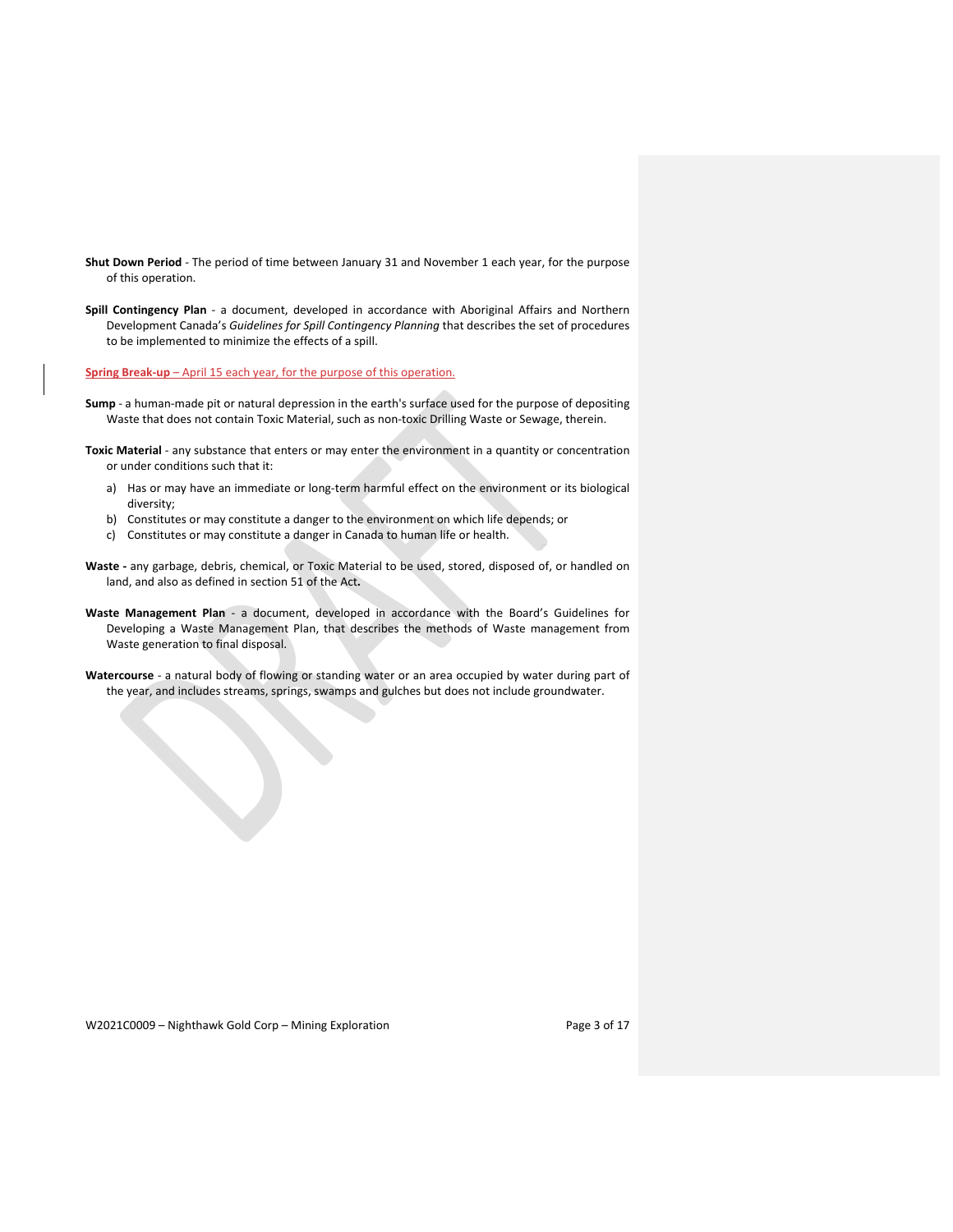**Part C: Conditions Applying to All Activities** (headings correspond to subsection 26(1) of the Mackenzie Valley Land Use Regulations)

# **26(1)(***a***) Location and Area**

| <b>LOCATION OF ACTIVITIES</b><br>The Permittee shall only conduct this land-use operation<br>2.<br>on lands designated in the application.<br><b>PRIVATE PROPERTY</b><br>3.<br>The Permittee shall not conduct any part of the land-use<br><b>SETBACK</b><br>operation within 300 metres of any privately owned or<br>leased land or structures, including cabins used for<br>traditional activities, unless otherwise approved by the<br>Board.<br><b>CAMP SETBACK</b><br>4. The Permittee shall locate all camps on Durable Land or<br>previously cleared areas, and a minimum of 100 metres | <b>COLOMAC SITE</b><br><b>RESTRICTIONS</b> |
|------------------------------------------------------------------------------------------------------------------------------------------------------------------------------------------------------------------------------------------------------------------------------------------------------------------------------------------------------------------------------------------------------------------------------------------------------------------------------------------------------------------------------------------------------------------------------------------------|--------------------------------------------|
|                                                                                                                                                                                                                                                                                                                                                                                                                                                                                                                                                                                                |                                            |
|                                                                                                                                                                                                                                                                                                                                                                                                                                                                                                                                                                                                |                                            |
| from the Ordinary High-Water Mark.                                                                                                                                                                                                                                                                                                                                                                                                                                                                                                                                                             |                                            |
| 4.5. The Permittee shall use an existing campsite, as described<br>USE EXISTING CAMP<br>in the complete application.                                                                                                                                                                                                                                                                                                                                                                                                                                                                           |                                            |
| 5.6. Prior to the commencement of drilling, the Permittee shall<br><b>DRILL LOCATIONS</b><br>submit the target areas and final drill hole locations on a<br>1:50,000-scale map with coordinates and map datum to<br>the Board and an Inspector.                                                                                                                                                                                                                                                                                                                                                |                                            |
| <b>DRILLING/ ADIT SETBACK</b><br>The Permittee shall not conduct a drilling operation or<br>7.<br>construct an adit or drill site within 100 metres of the<br>Ordinary High-Water Mark of any Watercourse, unless<br>otherwise authorized in writing by an Inspector.                                                                                                                                                                                                                                                                                                                          |                                            |
| <b>SUMP SETBACK</b><br>6.8. The Permittee shall not locate any Sump within 100 metres<br>of the Ordinary High-Water Mark of any Watercourse,<br>unless otherwise authorized in writing by an Inspector.                                                                                                                                                                                                                                                                                                                                                                                        |                                            |
| The Permittee shall locate all lines, trails, and right-of-ways<br><b>PARALLEL WATERCOURSE</b><br><b>SETBACK</b><br>to be constructed parallel to any Watercourse a minimum<br>of 100 metres from the Ordinary High-Water Mark, except<br>at crossings.                                                                                                                                                                                                                                                                                                                                        |                                            |

W2021C0009 - Nighthawk Gold Corp - Mining Exploration Page 4 of 17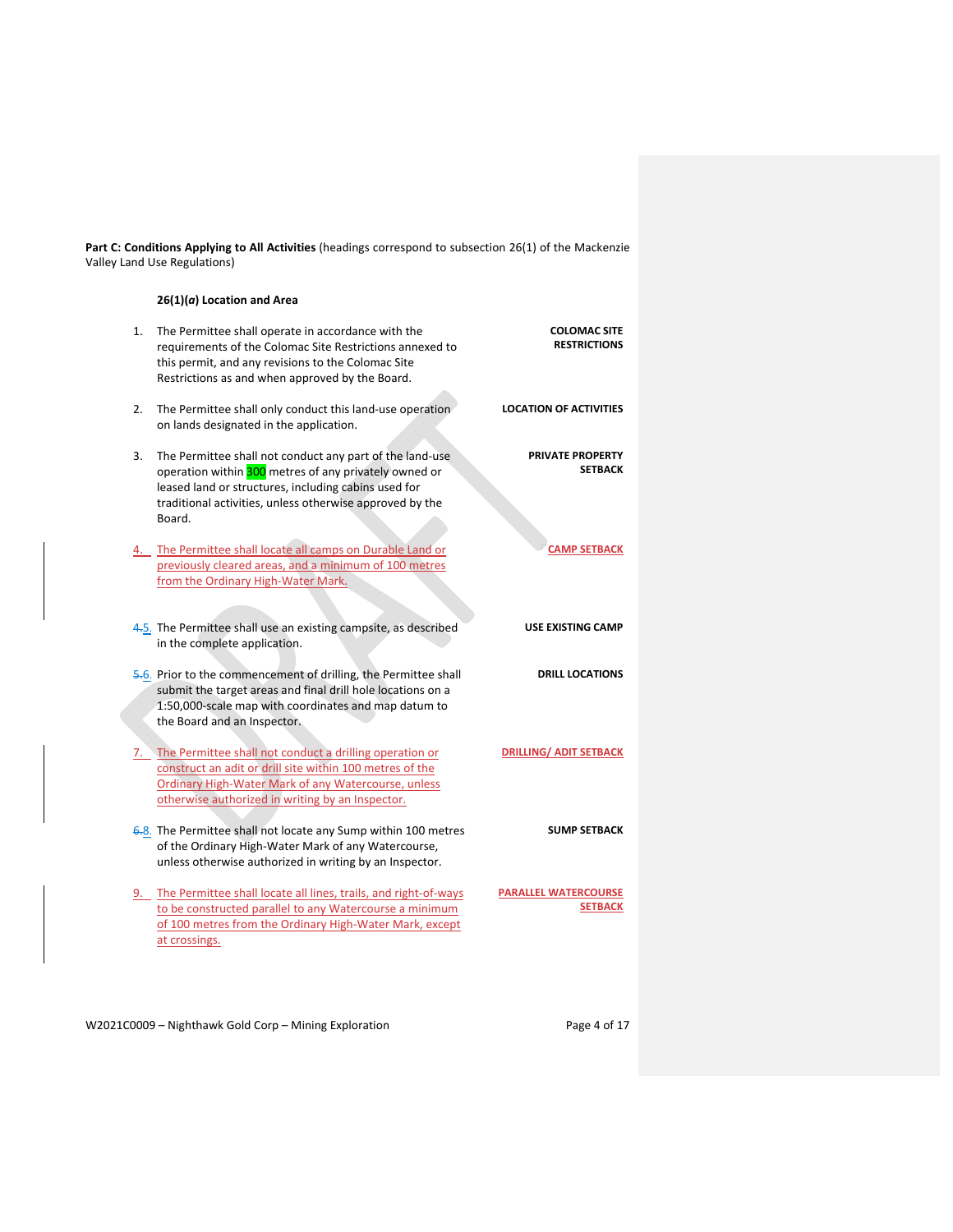| 7.1 The Permittee shall not construct parallel lines or roads,<br>unless an existing line or road cannot be used.                                                                                                                                                              | <b>PARALLEL ROADS</b>                                      |                                                                                   |
|--------------------------------------------------------------------------------------------------------------------------------------------------------------------------------------------------------------------------------------------------------------------------------|------------------------------------------------------------|-----------------------------------------------------------------------------------|
| 8.1 The Permittee shall confine the width of the right-of-way<br>to a maximum of 10 metres, unless otherwise authorized in<br>writing by a Land Use Inspector.                                                                                                                 | <b>WIDTH RIGHT-OF-WAY</b>                                  |                                                                                   |
| $26(1)(b)$ Time                                                                                                                                                                                                                                                                |                                                            |                                                                                   |
| 12. At least 48 hours prior to the initial commencement of the<br>land-use operation, the Permittee's Field Supervisor shall<br>notify the Board and contact a GNWT Inspector at (867)<br>767-9188 and a CIRNAC Inspector at (867) 669-2442 or<br>(867) 669-2468.              | <b>INITIAL NOTIFICATION -</b><br><b>CONTACT INSPECTOR</b>  |                                                                                   |
| 13. At least 48 hours prior to returning to the worksite<br>following a seasonal Shut Down Period, the Permittee's<br>Field Supervisor shall notify the Board and contact a<br>GNWT Inspector at (867) 767-9188 and a CIRNAC Inspector<br>at (867) 669-2442 or (867) 669-2468. | <b>SEASONAL NOTIFICATION -</b><br><b>CONTACT INSPECTOR</b> |                                                                                   |
| $9.1$ . At least 48 hours prior to commencement of the land-use<br>operation, the Permittee shall provide the following<br>information, in writing, to the Board and an Inspector:<br>a) the name(s) of the person(s) in charge of the field<br>operation;                     | <b>IDENTIFY AGENT</b>                                      |                                                                                   |
| alternates; and<br>b)<br>all methods for contacting the above person(s).<br>$\mathsf{C}$                                                                                                                                                                                       |                                                            |                                                                                   |
| 15. At least ten days prior to the Shut Down Period, the<br>Permittee shall advise an Inspector of:<br>the plan for removal or storage of equipment and<br>a)<br>materials; and<br>when cleanup and Progressive Reclamation of the<br>b)<br>land used will be completed.       | <b>REPORTS BEFORE</b><br><b>SEASONAL REMOVAL</b>           | <b>Commented [BS1]:</b> Nighthawk has proposed to add this<br>standard condition. |
| 10. At least ten days prior to the completion of the land-use<br>operation, the Permittee shall advise an Inspector of:                                                                                                                                                        | <b>REPORTS BEFORE</b><br><b>FINAL REMOVAL</b>              |                                                                                   |
| a) the plan for removal or storage of equipment and<br>materials:<br>b) when final cleanup and reclamation of the land used<br>will be completed; and                                                                                                                          |                                                            |                                                                                   |

W2021C0009 - Nighthawk Gold Corp - Mining Exploration Page 5 of 17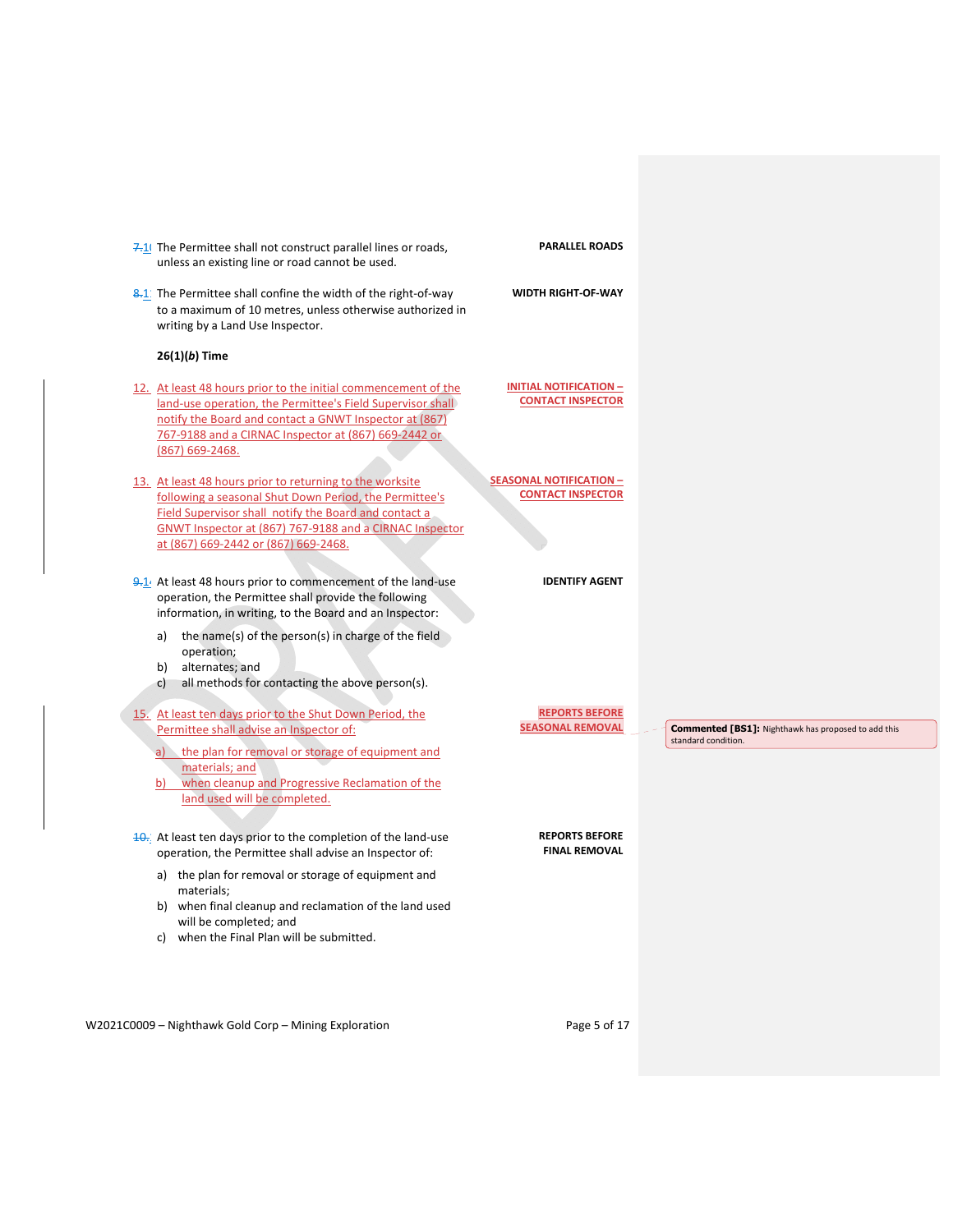| 17. The Permittee shall not conduct any activity associated |
|-------------------------------------------------------------|
| with the land-use operation during the Shut Down Period.    |

# **26(1)(***c***) Type and Size of Equipment**

| $\frac{11}{2}$ . The Permittee shall only use equipment of a similar type,<br>size, and number to that listed in the complete application.                                                  | <b>USE APPROVED EQUIPMENT</b>                      |
|---------------------------------------------------------------------------------------------------------------------------------------------------------------------------------------------|----------------------------------------------------|
| $\frac{12}{12}$ . The Permittee shall maintain fire-fighting equipment at the<br>site.<br>26(1)(d) Methods and Techniques                                                                   | <b>FIRE-FIGHTING EQUIPMENT</b>                     |
| <b>13.</b> The Permittee shall Dogleg lines, trails and right-of-ways<br>that approach Watercourses or public roads.                                                                        | <b>DOGLEG APPROACHES</b>                           |
| 14. As the land-use operation progresses, the Permittee shall<br>refill and restore craters caused by explosives.                                                                           | <b>REFILL CRATERS</b>                              |
| 15. Immediately upon completion of operations at each<br>Borehole, the Permittee shall remove or cut off and seal<br>each drill casing at ground level.                                     | <b>MINERAL EXPLORATION</b><br><b>DRILL CASINGS</b> |
| 23. The Permittee shall remove all wire from the land as the<br>land-use operation progresses.                                                                                              | <b>REMOVE WIRE</b>                                 |
| 16. The Permittee shall construct and maintain the overland<br>portion of winter roads with a minimum of 10 cm of<br>packed snow and/or ice at all times during this land-use<br>operation. | <b>WINTER ROADS</b>                                |
| 17. The Permittee shall not erect camps or store material,<br>other than that required for immediate use, on the ice<br>surface of a Watercourse.                                           | <b>STORAGE ON ICE</b>                              |
| 18. Prior to the expiry end of the land-use operation, the<br>Permittee shall replace all excavated material, unless<br>otherwise authorized in writing by an Inspector.                    | <b>EXCAVATED MATERIAL</b><br><b>TEST PITS</b>      |
| 19. The Permittee shall leave a buffer strip of undisturbed<br>vegetation at least 30 metres in width between cleared<br>areas and public roads                                             | <b>TREE SCREEN</b>                                 |
| 26(1)(e) Type, Location, Capacity, and Operation of All<br><b>Facilities</b>                                                                                                                |                                                    |

W2021C0009 - Nighthawk Gold Corp - Mining Exploration Page 6 of 17

**SEASONAL SHUT DOWN**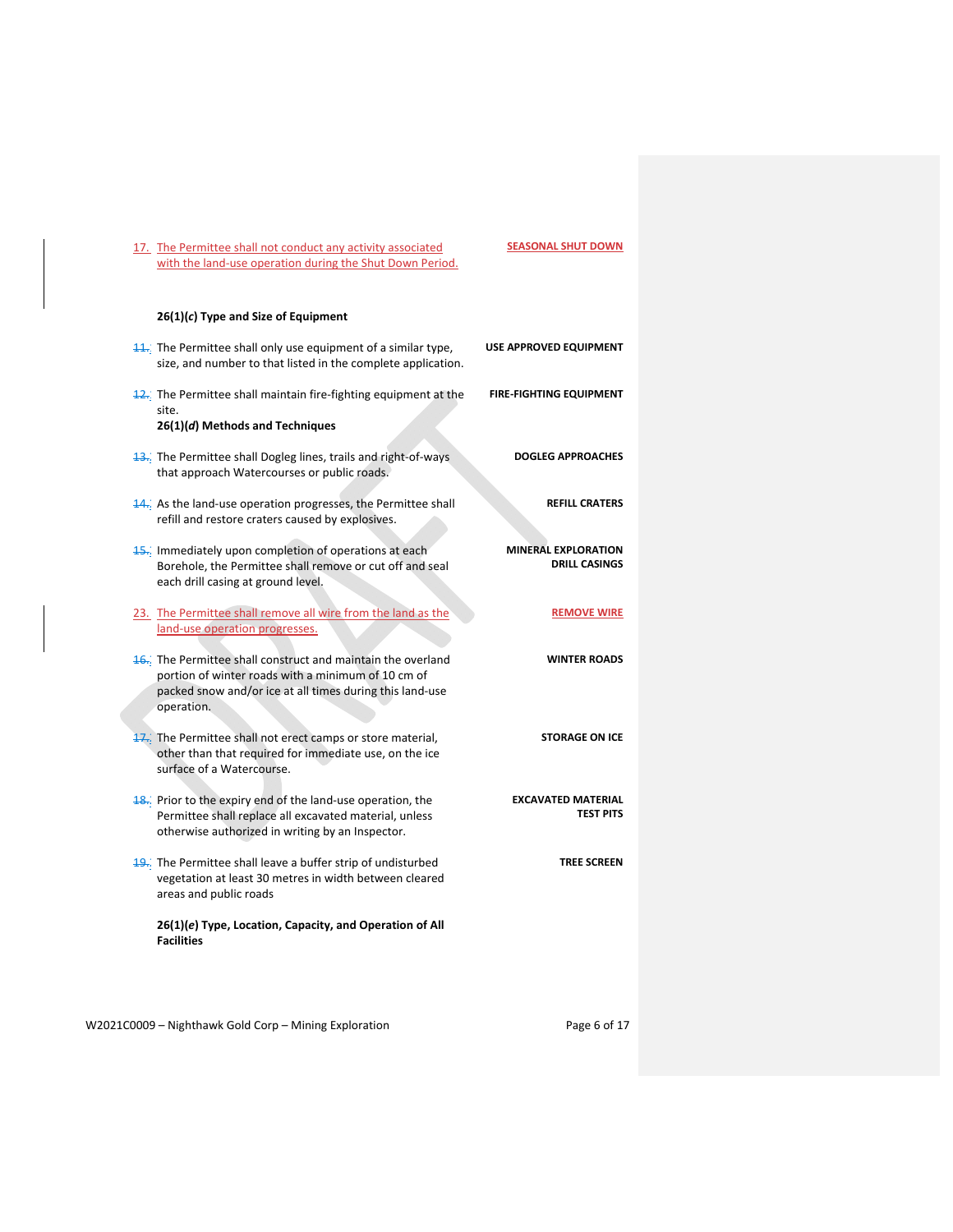| 20. The Permittee shall ensure that the land use area is kept<br>clean at all times.                                                                                                                                                                     | <b>CLEAN WORK AREA</b>                           |
|----------------------------------------------------------------------------------------------------------------------------------------------------------------------------------------------------------------------------------------------------------|--------------------------------------------------|
| 26(1)(f) Control or Prevention of Ponding of Water,<br>Flooding, Erosion, Slides, and Subsidence of Land                                                                                                                                                 |                                                  |
| $\frac{24}{10}$ . The land-use operation shall not cause obstruction to any<br>natural drainage.                                                                                                                                                         | <b>NATURAL DRAINAGE</b>                          |
| 22. The Permittee shall install and maintain suitable erosion<br>control structures as the land-use operation progresses.                                                                                                                                | <b>PROGRESSIVE EROSION</b><br><b>CONTROL</b>     |
| 31. The Permittee shall apply appropriate mitigation at the<br>first sign of erosion.                                                                                                                                                                    | <b>REPAIR</b><br><b>EROSION</b>                  |
| $\frac{23}{2}$ . The Permittee shall, where flowing water from a Borehole<br>is encountered:                                                                                                                                                             | <b>FLOWING ARTESIAN WELL</b>                     |
| plug the Borehole in such a manner as to permanently<br>a)<br>prevent any further outflow of water; and<br>immediately report the occurrence to the Board and<br>b)<br>an Inspector.                                                                     |                                                  |
| 24. The Permittee shall only conduct off-road vehicle travel on<br>snow-covered surfaces.                                                                                                                                                                | OFF-ROAD VEHICLE TRAVEL                          |
| $25$ . The Permittee shall prepare the site in such a manner as to<br>prevent rutting or gouging of the ground surface.                                                                                                                                  | PREVENTION OF RUTTING                            |
| 26. The Permittee shall suspend overland travel of equipment<br>or vehicles at the first sign of rutting or gouging.                                                                                                                                     | <b>SUSPEND OVERLAND TRAVEL</b>                   |
| 27. The Permittee shall not move any equipment or vehicles<br>unless the ground surface is in a state capable of fully<br>supporting the equipment or vehicles without rutting or<br>gouging.                                                            | <b>VEHICLE MOVEMENT FREEZE-</b><br>UP            |
| 28. The Permittee shall only use clean water and snow in the<br>construction of ice bridges and snow fills.                                                                                                                                              | <b>CONSTRUCT</b><br><b>ICE BRIDGES SNOWFILLS</b> |
| 29. Prior to Spring Break-up or completion of the land-use<br>operation, the Permittee shall clean up and either remove<br>or v-notch all ice bridges and snowfills from stream<br>crossings, unless otherwise authorized in writing by an<br>Inspector. | <b>REMOVE</b><br><b>ICE BRIDGES/ SNOWFILLS</b>   |
| 39. The Permittee shall not cut any stream bank, unless<br>otherwise authorized in writing by an Inspector.                                                                                                                                              | <b>STREAM BANKS</b>                              |

W2021C0009 - Nighthawk Gold Corp - Mining Exploration Page 7 of 17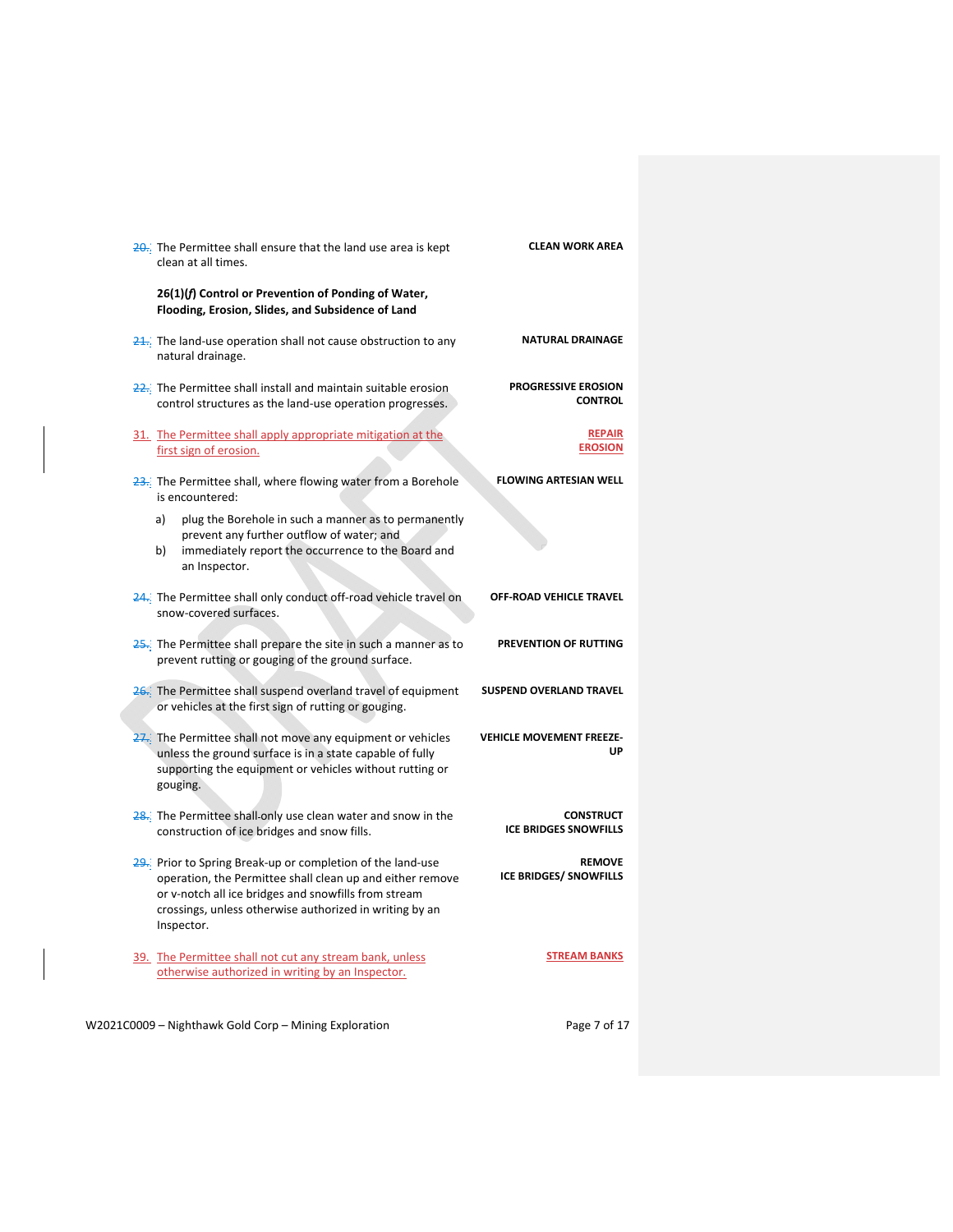| 30. The Permittee shall minimize approach grades on all<br>Watercourse crossings.                                                                                                                                                                                                                                             | <b>MINIMIZE APPROACH</b>                       |
|-------------------------------------------------------------------------------------------------------------------------------------------------------------------------------------------------------------------------------------------------------------------------------------------------------------------------------|------------------------------------------------|
| 41. The Permittee shall use temporary bridges or dry fording<br>when crossing streams.                                                                                                                                                                                                                                        | <b>DRY FORDING</b>                             |
| 31. The Permittee shall slope the sides of Waste material piles,<br>excavations, and embankments - except in solid rock -<br>to a minimum ratio of 2:1 vertical, unless otherwise<br>authorized in writing by an Inspector.                                                                                                   | <b>EXCAVATION AND</b><br><b>EMBANKMENTS</b>    |
| 32. The Permittee shall not excavate land within 100 metres of<br>the Ordinary High-Water Mark of any Watercourse, unless<br>otherwise authorized in writing by an Inspector.                                                                                                                                                 | <b>EXCAVATION SETBACK</b>                      |
| 26(1)(g) Use, Storage, Handling, and Ultimate Disposal of<br><b>Any Chemical or Toxic Material</b>                                                                                                                                                                                                                            |                                                |
| 33. At least seven days prior to the use of any chemicals that<br>were not identified in the complete application, the Safety<br>Data Sheets must be provided to the Board and an<br>Inspector.                                                                                                                               | <b>CHEMICALS</b>                               |
| 34. When drilling within 100 metres of the Ordinary High-<br>Water Mark of any Watercourse, and when drilling on ice,<br>the Permittee shall contain all drill water and Drilling<br>Waste in a closed circuit system for reuse, off-site disposal,<br>or deposit into a land-based Sump or natural depression.               | <b>DRILLING NEAR WATER OR</b><br><b>ON ICE</b> |
| 35. The Permittee may deposit Drilling Waste that does not<br>contain Toxic Material in a Sump. Any Sumps or natural<br>depressions used to deposit Drilling Waste must be located<br>at least 100 metres from the Ordinary High-Water Mark of<br>any Watercourse, unless otherwise authorized in writing by<br>an Inspector. | <b>DRILLING WASTE</b>                          |
| 36. The Permittee shall remove all Drilling Waste containing<br>Toxic Material to an approved disposal facility.                                                                                                                                                                                                              | <b>DRILLING WASTE DISPOSAL</b>                 |
| <b>37.</b> The Permittee shall not allow any Drilling Waste to spread<br>to the surrounding lands or Watercourses.                                                                                                                                                                                                            | <b>DRILLING WASTE</b><br><b>CONTAINMENT</b>    |
| 49. Prior to the expiry date of this Permit or the end of the<br>land-use operation whichever comes first, the Permittee<br>shall backfill and restore all Sumps, unless otherwise<br>authorized in writing by an Inspector.                                                                                                  | <b>RECLAIM</b><br><b>NON-OIL AND GAS SUMPS</b> |

W2021C0009 - Nighthawk Gold Corp - Mining Exploration Page 8 of 17

 $\mathbf{I}$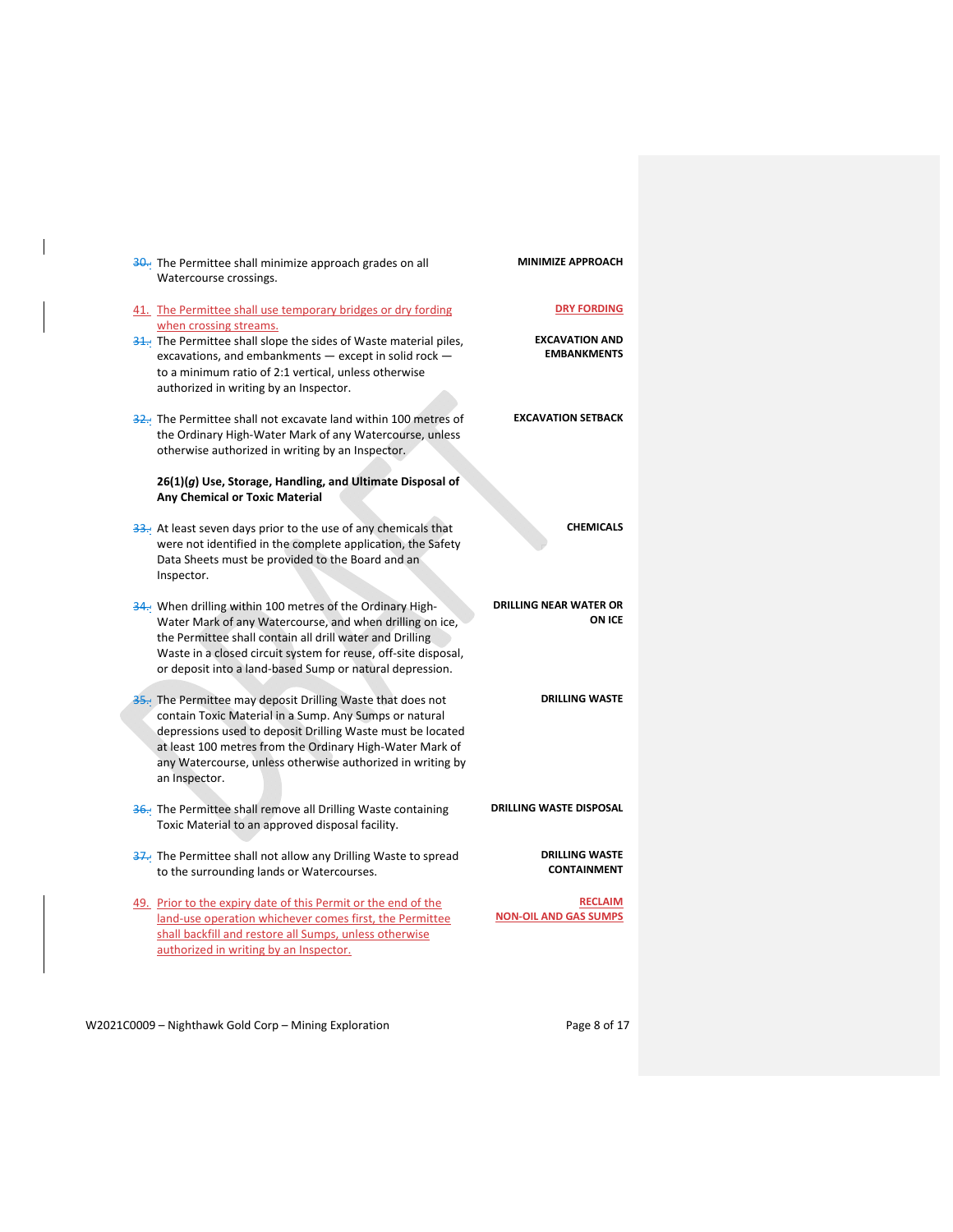| 38. The Permittee shall dispose of all Toxic Material as<br>described in the approved Waste Management Plan.                                                                                                                                                                                                                                                  | <b>WASTE CHEMICAL DISPOSAL</b>                        |                                                      |
|---------------------------------------------------------------------------------------------------------------------------------------------------------------------------------------------------------------------------------------------------------------------------------------------------------------------------------------------------------------|-------------------------------------------------------|------------------------------------------------------|
| 39. The Permittee shall dispose of all Waste petroleum<br>products by removal to an approved disposal facility or by<br>incineration in a device designed for this purpose, as<br>described in the approved Waste Management Plan.                                                                                                                            | <b>WASTE PETROLEUM</b><br><b>DISPOSAL</b>             |                                                      |
| 52. The Permittee shall provide written notification to the<br>Board and Inspector a minimum of 10 days prior to the<br>initial deposit of Waste, demonstrating that the licenced<br>disposal facility has agreed to accept the Waste and has<br>the capacity to receive the volumes of Waste requested.<br>26(1)(h) Wildlife and Fish Habitat                | <b>NOTIFICATION OF SOLID</b><br><b>WASTE DISPOSAL</b> |                                                      |
| 40. The Permittee shall take all reasonable measures to<br>prevent damage to wildlife and fish Habitat during this<br>land-use operation.<br>26(1)(i) Storage, Handling, and Disposal of Refuse or<br>Sewage                                                                                                                                                  | <b>HABITAT DAMAGE</b>                                 |                                                      |
| 41. The Permittee shall dispose of all Waste as described in<br>the Waste Management Plan, once approved, and shall<br>annually review the plan and make any necessary revisions<br>to reflect changes in operations, technology, chemicals, or<br>fuels, or as directed by the Board. Revisions to the plan<br>shall be submitted to the Board for approval. | <b>WASTE MANAGEMENT</b>                               |                                                      |
| 42. The Permittee shall keep all garbage and debris in a secure<br>container until disposal.                                                                                                                                                                                                                                                                  | <b>GARBAGE CONTAINER</b>                              |                                                      |
| 43. The Permittee shall dispose of all garbage, Waste, and<br>debris as described in the approved Waste Management<br>Plan, unless otherwise authorized in writing by an<br>Inspector.                                                                                                                                                                        | <b>REMOVE GARBAGE</b>                                 | Commented [BS2]: Condition included from W2018C0007. |
| 44. The Permittee shall dispose of all Sewage and Greywater as<br>described in the approved Waste Management Plan.                                                                                                                                                                                                                                            | <b>SEWAGE DISPOSAL - PLAN</b>                         |                                                      |
| 26(1)(j) Protection of Historical, Archaeological, and Burial<br>Sites                                                                                                                                                                                                                                                                                        |                                                       |                                                      |
| 45. The Permittee shall not operate any vehicle or equipment<br>within 150 metres of a known or suspected historical or<br>archaeological site or burial ground.                                                                                                                                                                                              | <b>ARCHAEOLOGICAL BUFFER</b>                          |                                                      |
| W2021C0009 - Nighthawk Gold Corp - Mining Exploration                                                                                                                                                                                                                                                                                                         | Page 9 of 17                                          |                                                      |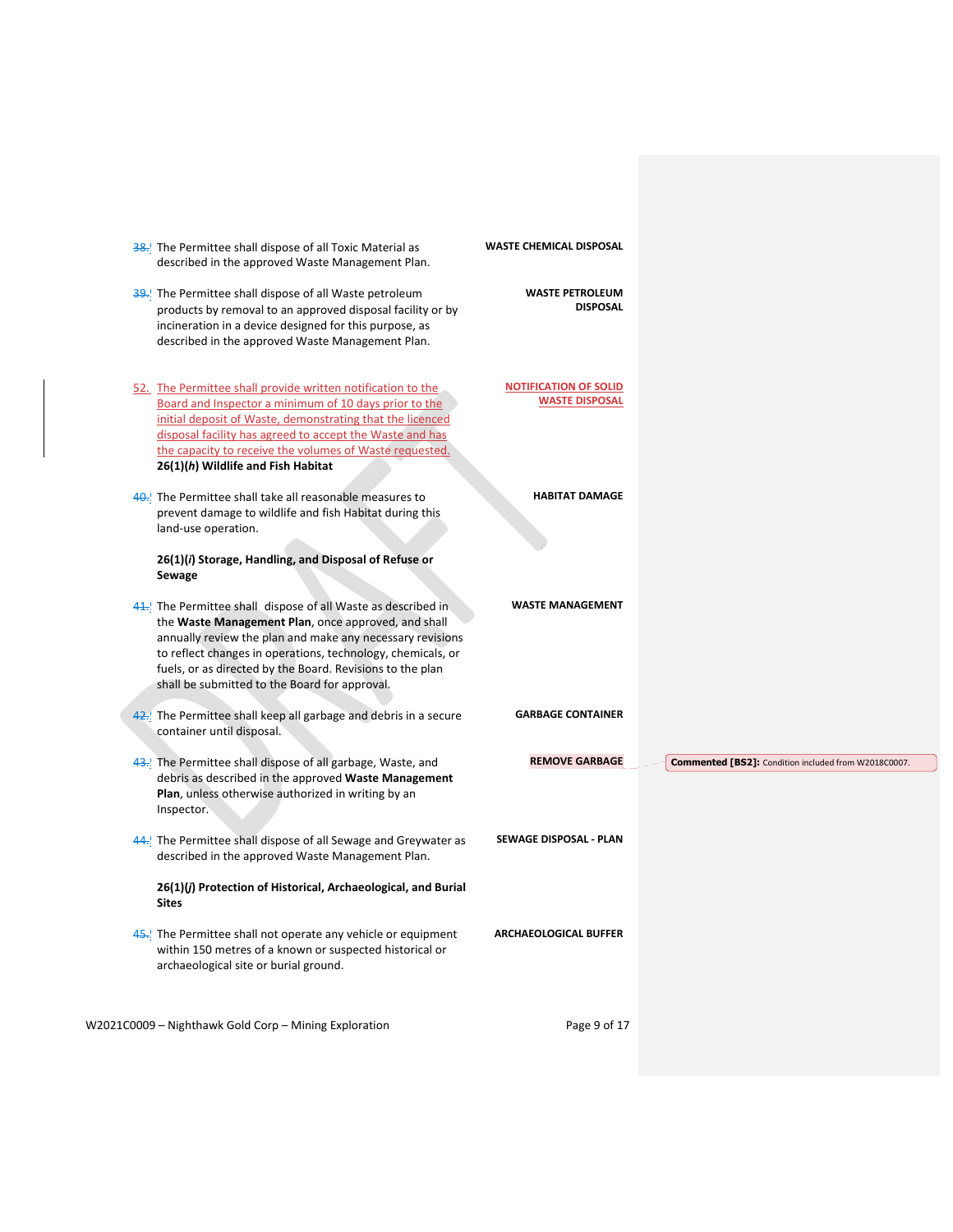| 46. The Permittee shall not knowingly remove, disturb, or<br>displace any archaeological specimen or site.                                                                                                                                                                                                                                                     | <b>SITE DISTURBANCE</b>                               |
|----------------------------------------------------------------------------------------------------------------------------------------------------------------------------------------------------------------------------------------------------------------------------------------------------------------------------------------------------------------|-------------------------------------------------------|
| 47-J The Permittee shall, where a suspected archaeological or<br>historical site, or burial ground is discovered:                                                                                                                                                                                                                                              | SITE DISCOVERY AND<br><b>NOTIFICATION</b>             |
| immediately suspend operations on the site; and<br>a)<br>b)<br>notify the Board at (867) 765-4592, a GNWT Inspector<br>at (867) 767 9188 or a federal Inspector at (867) 669-<br>2442 or (867) 669-2468, and the Prince of Wales<br>Northern Heritage Centre at 767-9347 ext. 71250 or<br>ext. 71251.                                                          |                                                       |
| 48. At least 30 days prior to any new land disturbance,<br>including new drill sites, the Permittee shall conduct an<br>Archaeological Overview to identify areas of high and low<br>potential for archaeological and burial sites and shall<br>submit a summary report to the Board and the Prince of<br>Wales Northern Heritage Centre.                      | <b>ARCHAEOLOGICAL</b><br><b>OVERVIEW</b>              |
| 49. Prior to disturbance in areas of high potential for<br>archaeological or burial sites identified in the<br>Archaeological Overview, the Permittee shall conduct an<br>Archaeological Impact Assessment of the sites where<br>disturbance is planned and shall submit a summary report<br>to the Board and the Prince of Wales Northern Heritage<br>Centre. | <b>AIA - HIGH POTENTIAL</b>                           |
| 26(1)(k) Objects and Places of Recreational, Scenic, and<br><b>Ecological Value</b>                                                                                                                                                                                                                                                                            |                                                       |
| Intentionally left blank.<br>26(1)(/) Security Deposit                                                                                                                                                                                                                                                                                                         |                                                       |
| 50. Prior to the commencement of the land-use operation, the<br>Permittee shall deposit with the Minister a security deposit<br>in the amount of S                                                                                                                                                                                                             | SECURITY DEPOSIT - FEDERAL                            |
| $\frac{54}{10}$ Prior to the commencement of the land-use operation, the<br>Permittee shall deposit with the Minister a security deposit<br>in the amount of \$                                                                                                                                                                                                | <b>SECURITY DEPOSIT - NON-</b><br><b>FEDERAL</b>      |
| $\frac{52}{52}$ All costs to remediate the area under this Permit are the<br>responsibility of the Permittee.                                                                                                                                                                                                                                                  | <b>RESPONSIBILITY FOR</b><br><b>REMEDIATION COSTS</b> |
| $26(1)(m)$ Fuel Storage                                                                                                                                                                                                                                                                                                                                        |                                                       |
| 53. The Permittee shall:                                                                                                                                                                                                                                                                                                                                       | <b>REPAIR LEAKS</b>                                   |
| W2021C0009 - Nighthawk Gold Corp - Mining Exploration                                                                                                                                                                                                                                                                                                          | Page 10 of 17                                         |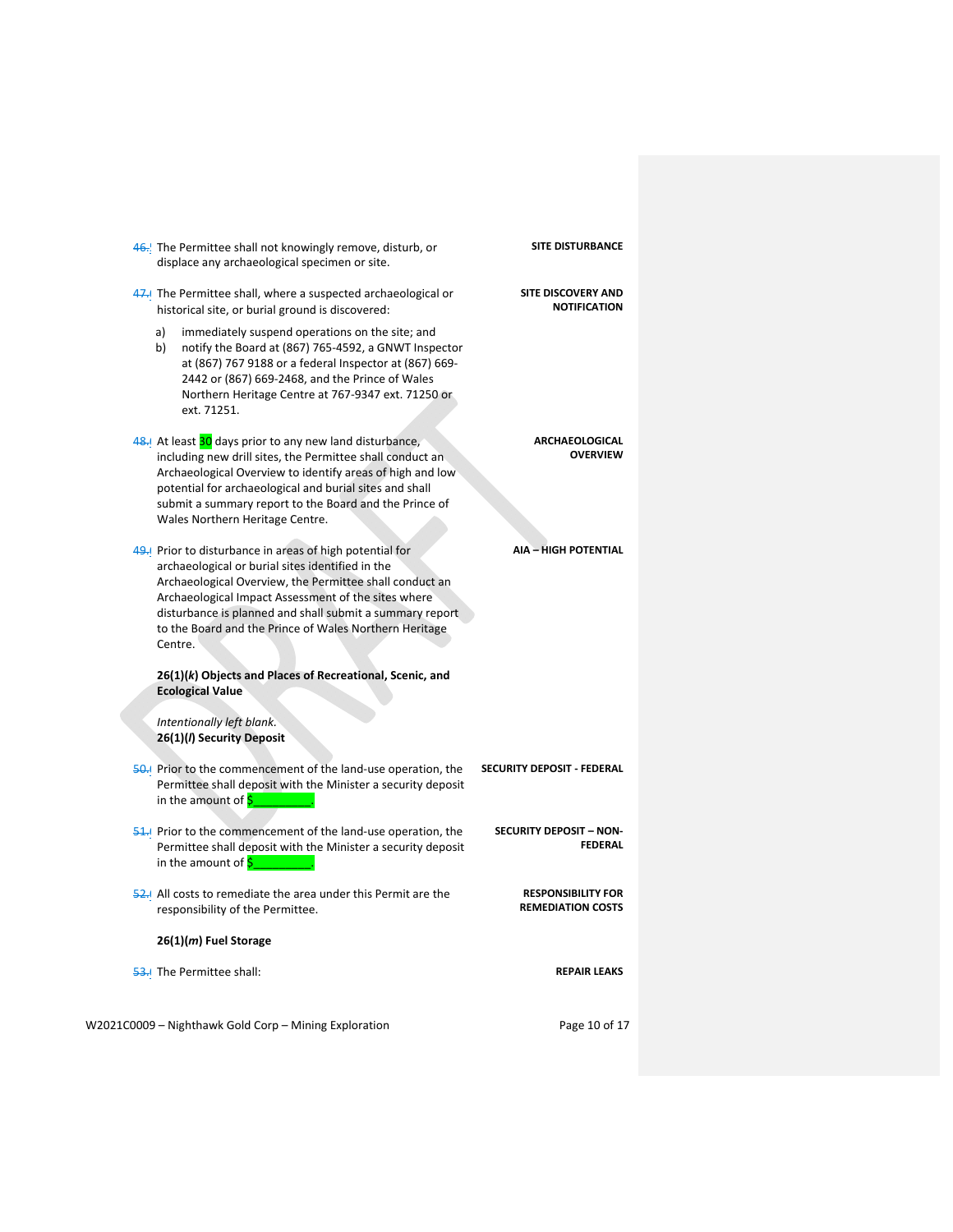| examine all Fuel Storage Containers and Tank for<br>a)<br>leaks; and<br>repair all leaks immediately.<br>b)<br>54. The Permittee shall place Fuel Storage Containers and or<br>Tanks a minimum of 100 metres from the Ordinary High-<br>Water Mark of any Watercourse, unless otherwise<br>authorized in writing by an Inspector.     | <b>FUEL STORAGE SETBACK</b>                       |                                                                                                                                                                                           |
|---------------------------------------------------------------------------------------------------------------------------------------------------------------------------------------------------------------------------------------------------------------------------------------------------------------------------------------|---------------------------------------------------|-------------------------------------------------------------------------------------------------------------------------------------------------------------------------------------------|
| <b>55.</b> The Permittee shall ensure that all fuel caches have<br>adequate Secondary Containment.                                                                                                                                                                                                                                    | <b>FUEL CACHE SECONDARY</b><br><b>CONTAINMENT</b> |                                                                                                                                                                                           |
| <b>56.</b> The Permittee shall set up all refueling points with<br>Secondary Containment.                                                                                                                                                                                                                                             | SECONDARY CONTAINMENT -<br><b>REFUELING</b>       |                                                                                                                                                                                           |
| 57. The Permittee shall not allow petroleum products to<br>spread to surrounding lands or Watercourses.                                                                                                                                                                                                                               | <b>FUEL CONTAINMENT</b>                           |                                                                                                                                                                                           |
| 58. The Permittee shall locate mobile fuel facilities on land<br>when the facilities are stationary for more than 12 hours.                                                                                                                                                                                                           | <b>FUEL ON LAND</b>                               |                                                                                                                                                                                           |
| 59. The Permittee shall mark all Fuel Storage Containers and<br>Tanks with the Permittee's name.                                                                                                                                                                                                                                      | <b>MARK CONTAINERS AND</b><br><b>TANKS</b>        |                                                                                                                                                                                           |
| 60. The Permittee shall mark all stationary fuel caches and fuel<br>storage facilities with flags, posts, or similar devices so that<br>they are at all times plainly visible to local vehicle travel.                                                                                                                                | <b>MARK FUEL LOCATION</b>                         |                                                                                                                                                                                           |
| 61. The Permittee shall have a maximum of 1,255,830 litres of<br>fuel stored on the land use site at any time, unless<br>otherwise approved by the Board.                                                                                                                                                                             | <b>MAXIMUM FUEL ON SITE</b>                       | <b>Commented [BS3]:</b> Maximum amount of fuel being proposed<br>by Nighthawk. Board staff note that W2018C0007 allows Nighthawk<br>to store a maximum of 300,000 litres of fuel on site. |
| 62. Within ten days of the establishment of any fuel cache, the<br>Permittee shall report the location and quantity of the<br>cache in writing to the Board and an Inspector.                                                                                                                                                         | <b>REPORT FUEL LOCATION</b>                       |                                                                                                                                                                                           |
| 63. The Permittee shall seal all outlets of Fuel Storage<br>Containers and store the containers on their sides with the<br>outlets located at 3 and 9 o'clock, except for containers<br>currently in use.                                                                                                                             | <b>SEAL OUTLET</b>                                |                                                                                                                                                                                           |
| 64. The Permittee shall comply with the Spill Contingency<br>Plan, once approved, and shall annually review the plan<br>and make any necessary revisions to reflect changes in<br>operations, technology, chemicals, or fuels, or as directed<br>by the Board. Revisions to the plan shall be submitted to<br>the Board for approval. | SPILL CONTINGENCY PLAN                            |                                                                                                                                                                                           |
| W2021C0009 - Nighthawk Gold Corp - Mining Exploration                                                                                                                                                                                                                                                                                 | Page 11 of 17                                     |                                                                                                                                                                                           |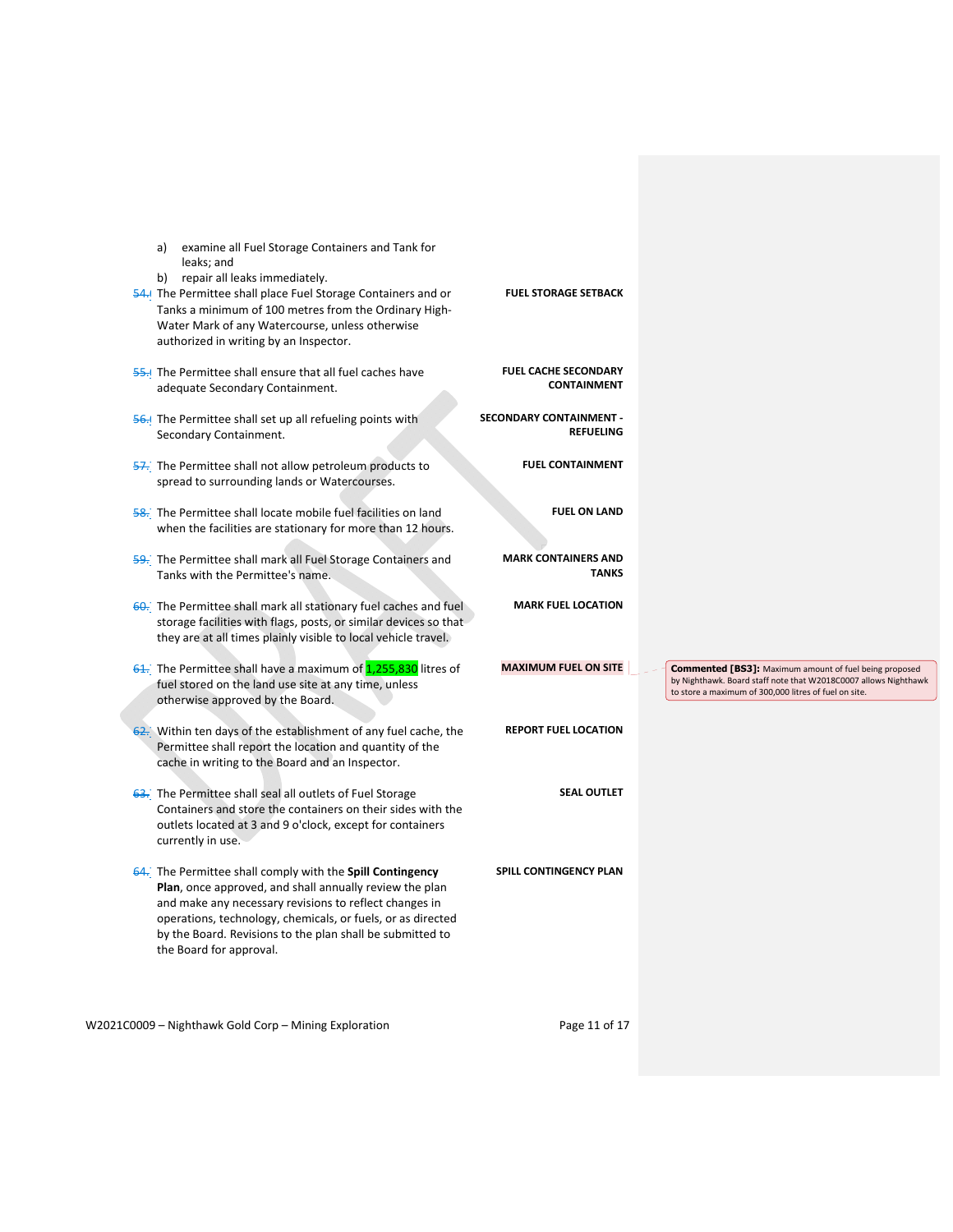| <b>65.</b> Prior to commencement of the land-use operation the<br>Permittee shall ensure that spill-response equipment is in<br>place to respond to any potential spills.                                                                                                                                                                                                                                                                                                                                                                                                                                                                                                                                                                                                                                                                                                                                                                                        | <b>SPILL RESPONSE</b>          |
|------------------------------------------------------------------------------------------------------------------------------------------------------------------------------------------------------------------------------------------------------------------------------------------------------------------------------------------------------------------------------------------------------------------------------------------------------------------------------------------------------------------------------------------------------------------------------------------------------------------------------------------------------------------------------------------------------------------------------------------------------------------------------------------------------------------------------------------------------------------------------------------------------------------------------------------------------------------|--------------------------------|
| 66. All equipment that may be parked for two hours or more,<br>shall have a haz-mat/drip tray under it or be sufficiently<br>diapered. Leaky equipment shall be repaired immediately.                                                                                                                                                                                                                                                                                                                                                                                                                                                                                                                                                                                                                                                                                                                                                                            | <b>DRIP TRAYS</b>              |
| The Permittee shall clean up all leaks, spills, and<br>contaminated material immediately                                                                                                                                                                                                                                                                                                                                                                                                                                                                                                                                                                                                                                                                                                                                                                                                                                                                         | <b>CLEAN UP SPILLS</b>         |
| <b>68.</b> During the period of this Permit, if a spill occurs or is<br>foreseeable, the Permittee shall:<br>a) implement the approved Spill Contingency Plan;<br>b) report it immediately using the NU-NT Spill Report<br>Form by one of the following methods:<br>Telephone: (867) 920-8130<br>Fax: (867) 873-6924<br>$\bullet$<br>E-mail: spills@gov.nt.ca<br>$\bullet$<br><b>Online: Spill Reporting and Tracking Database</b><br>$\bullet$<br>c) within 24 hours, notify the Board and an Inspector;<br>and<br>d) within 30 days of initially reporting the incident,<br>submit a detailed report to the Board and an<br>Inspector, including descriptions of causes, response<br>actions, and any changes to procedures to prevent<br>similar occurrences in the future. Any updates to this<br>report shall be provided to the Board and an Inspector<br>in writing as changes occur.<br>26(1)(n) Methods and Techniques for Debris and Brush<br>Disposal | <b>REPORT SPILLS</b>           |
| 69. The Permittee shall progressively dispose of all brush and<br>trees; all disposal shall be completed prior to the end of<br>this land use operation                                                                                                                                                                                                                                                                                                                                                                                                                                                                                                                                                                                                                                                                                                                                                                                                          | <b>BRUSH DISPOSAL/ TIME</b>    |
| 70. The Permittee shall not clear areas larger than identified in<br>the complete application.                                                                                                                                                                                                                                                                                                                                                                                                                                                                                                                                                                                                                                                                                                                                                                                                                                                                   | <b>MINIMIZE AREA CLEARED</b>   |
| $71$ . The Permittee shall clear by hand all trees and brush a<br>minimum distance of 10 metres from the top edge of all<br>stream banks and top edge of slopes.<br>26(1)(o) Restoration of the Lands                                                                                                                                                                                                                                                                                                                                                                                                                                                                                                                                                                                                                                                                                                                                                            | <b>CLEARING SENSITIVE AREA</b> |
| 85. All outstanding liabilities and obligations of the Permittee<br>in relation to work performed or required to be performed                                                                                                                                                                                                                                                                                                                                                                                                                                                                                                                                                                                                                                                                                                                                                                                                                                    | <b>TRANSFER OF LIABILITIES</b> |
| W2021C0009 - Nighthawk Gold Corp - Mining Exploration                                                                                                                                                                                                                                                                                                                                                                                                                                                                                                                                                                                                                                                                                                                                                                                                                                                                                                            | Page 12 of 17                  |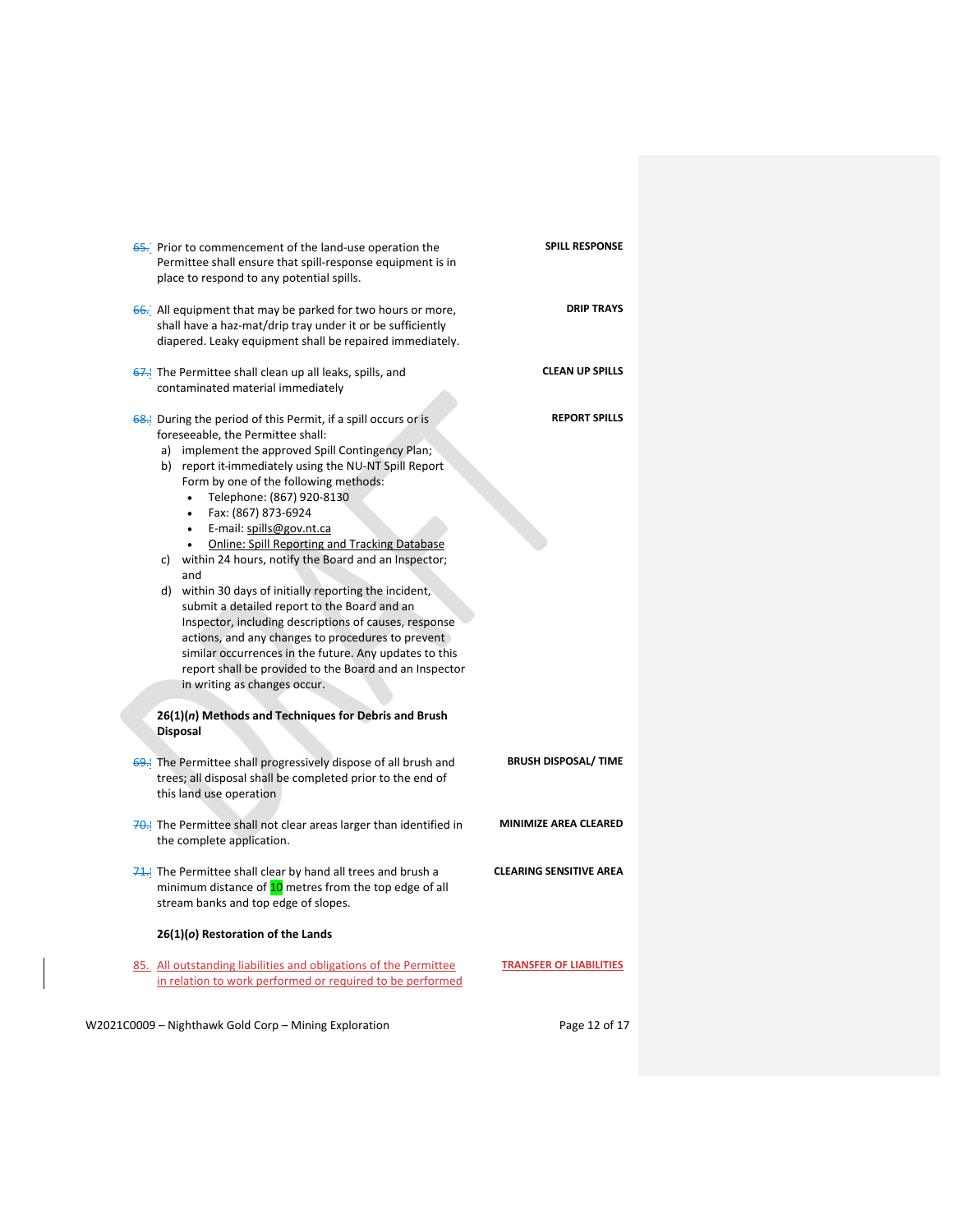under Land Use Permit W2018C0007 are fully incorporated into and subsumed under this Permit, and the Permittee must therefore complete the restoration and other obligations set out in or incurred under Permit W2018C0007, as well as such further obligations as may be set out in or incurred under this Permit.

|  | 72. All areas affected by construction or removal activities shall<br>be stabilized and landscaped to their pre-construction<br>profiles, unless otherwise authorized in writing by an<br>Inspector.    | <b>PRE-CONSTRUCTION</b><br><b>PROFILES</b>       |  |
|--|---------------------------------------------------------------------------------------------------------------------------------------------------------------------------------------------------------|--------------------------------------------------|--|
|  | 73. The Permittee shall dispose of all overburden as approved<br>by the Board, or as otherwise authorized in writing by an<br>Inspector.                                                                | <b>DISPOSAL OF OVERBURDEN</b>                    |  |
|  | 74. The Permittee shall save the organic soil stripped from the<br>land use area and shall use the organic soil for reclamation<br>as approved by the Board,                                            | <b>SAVE AND PLACE ORGANIC</b><br><b>SOIL</b>     |  |
|  | or otherwise authorized in writing by an Inspector.<br>Prior to the end of the land-use operation, the Permittee<br>shall complete all cleanup and restoration of the lands<br>used.                    | <b>FINAL CLEANUP AND</b><br><b>RESTORATION</b>   |  |
|  | 76. Prior to the end of the land-use operation, the Permittee<br>shall prepare the site in such a manner as to facilitate<br>natural revegetation.                                                      | <b>NATURAL VEGETATION</b>                        |  |
|  | 77. The Permittee shall carry out Progressive Reclamation of<br>disturbed areas as soon as it is practical to do so.                                                                                    | <b>PROGRESSIVE RECLAMATION</b>                   |  |
|  | 78. Prior to the end of the land-use operation, the Permittee<br>shall restore any trails impacted by the land-use operation<br>by removing fallen trees and any other obstructions from<br>the trails. | <b>TRAILS RESTORATION</b>                        |  |
|  | $26(1)(p)$ Display of Permits and Permit Numbers                                                                                                                                                        |                                                  |  |
|  | $79.$ The Permittee shall display a copy of this Permit in each<br>campsite established to carry out this land-use operation.                                                                           | <b>DISPLAY PERMIT</b>                            |  |
|  | 94. The Permittee shall keep a copy of this Permit on hand at<br>all times during this land-use operation.                                                                                              | <b>COPY OF PERMIT</b>                            |  |
|  | $26(1)(q)$ Biological and Physical Protection of the Land                                                                                                                                               |                                                  |  |
|  | 95. If nesting areas are encountered during the course of<br>operations, the Permittee shall minimize all activity so as to<br>not disturb them.                                                        | <b>MIGRATORY BIRD</b><br><b>NEST DISTURBANCE</b> |  |
|  |                                                                                                                                                                                                         |                                                  |  |

W2021C0009 - Nighthawk Gold Corp - Mining Exploration Page 13 of 17

**Commented [BS4]:** Nighthawk has proposed to add this standard condition.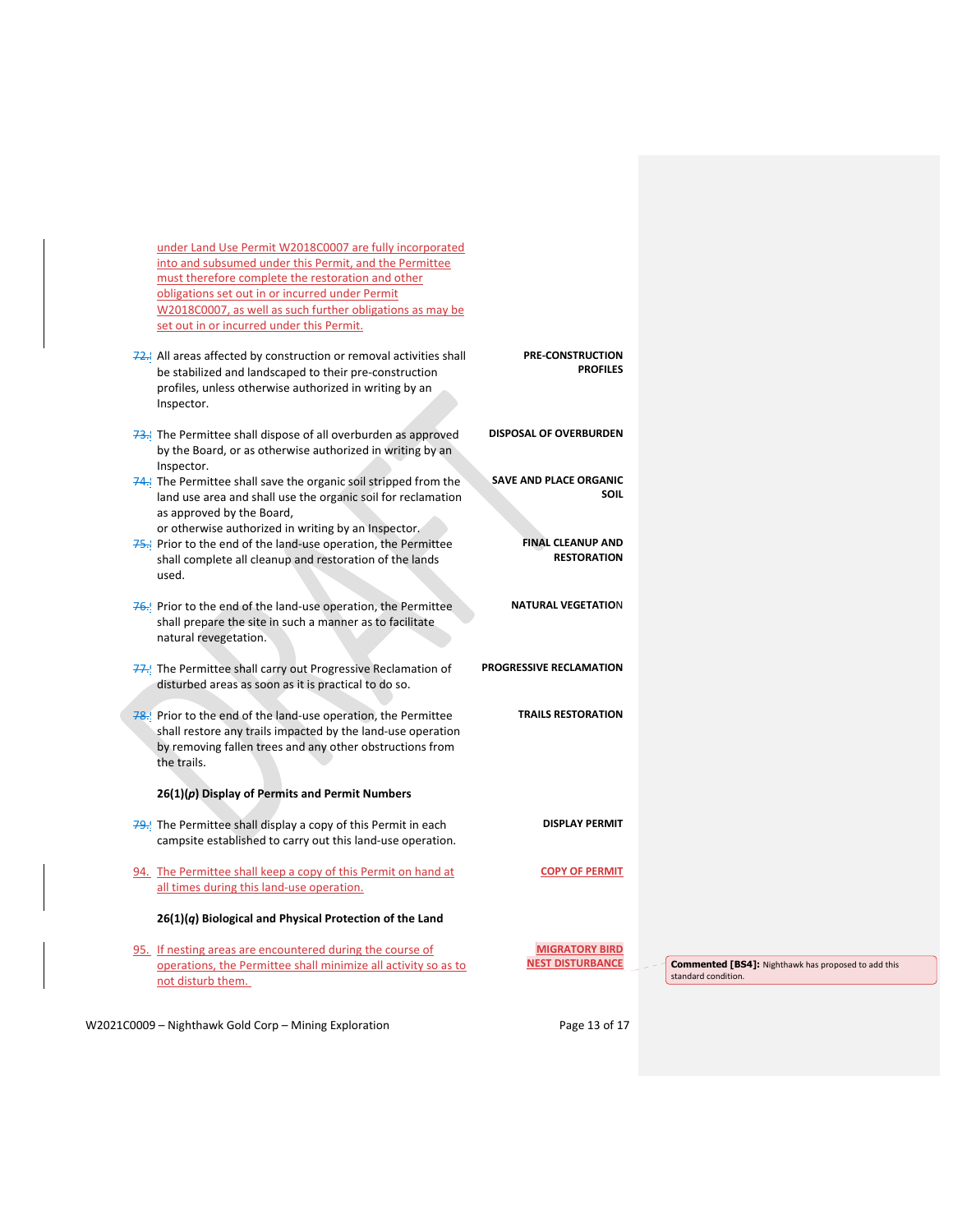| 80. Prior to the commencement of the land-use operation, the<br>Permittee shall submit a revised                          | <b>SUBMIT REVISED PLAN</b> |
|---------------------------------------------------------------------------------------------------------------------------|----------------------------|
| Plan (e.g. Waste Management or Spill Contingency or                                                                       |                            |
| <i>Engagement Plan)</i> in accordance with <b>Guidelines</b> (e.g.                                                        |                            |
| MVLWB's "Guidelines for Developing a Waste                                                                                |                            |
| Management Plan" or Aboriginal Affairs and Northern<br>Development Canada's "Guidelines for Spill Contingency             |                            |
| Planning" or MVLWB's "Engagement Guidelines for                                                                           |                            |
| Applicants and Holders if Water Licences and Land Use                                                                     |                            |
| Permits") to the Board for approval.                                                                                      |                            |
|                                                                                                                           |                            |
| 81. If any plan is not approved by the Board, the Permittee                                                               | <b>RESUBMIT PLAN</b>       |
| shall revise the plan according to the Board's direction and                                                              |                            |
| re-submit it to the Board for approval.                                                                                   |                            |
|                                                                                                                           | <b>ENGAGEMENT PLAN</b>     |
| 82. The Permittee shall comply with the <b>Engagement Plan</b> ,<br>once approved, and shall annually review the plan and |                            |
| make any necessary revisions to reflect changes in                                                                        |                            |
| operations or as directed by the Board. Revisions to the                                                                  |                            |
| plan shall be submitted to the Board for approval.                                                                        |                            |
|                                                                                                                           |                            |
| 83. All revised plans submitted to the Board shall include a                                                              | <b>SUMMARY OF CHANGES</b>  |
| brief summary of the changes made to the plan.                                                                            |                            |
|                                                                                                                           |                            |

W2021C0009 - Nighthawk Gold Corp - Mining Exploration Page 14 of 17

 $\mathbf I$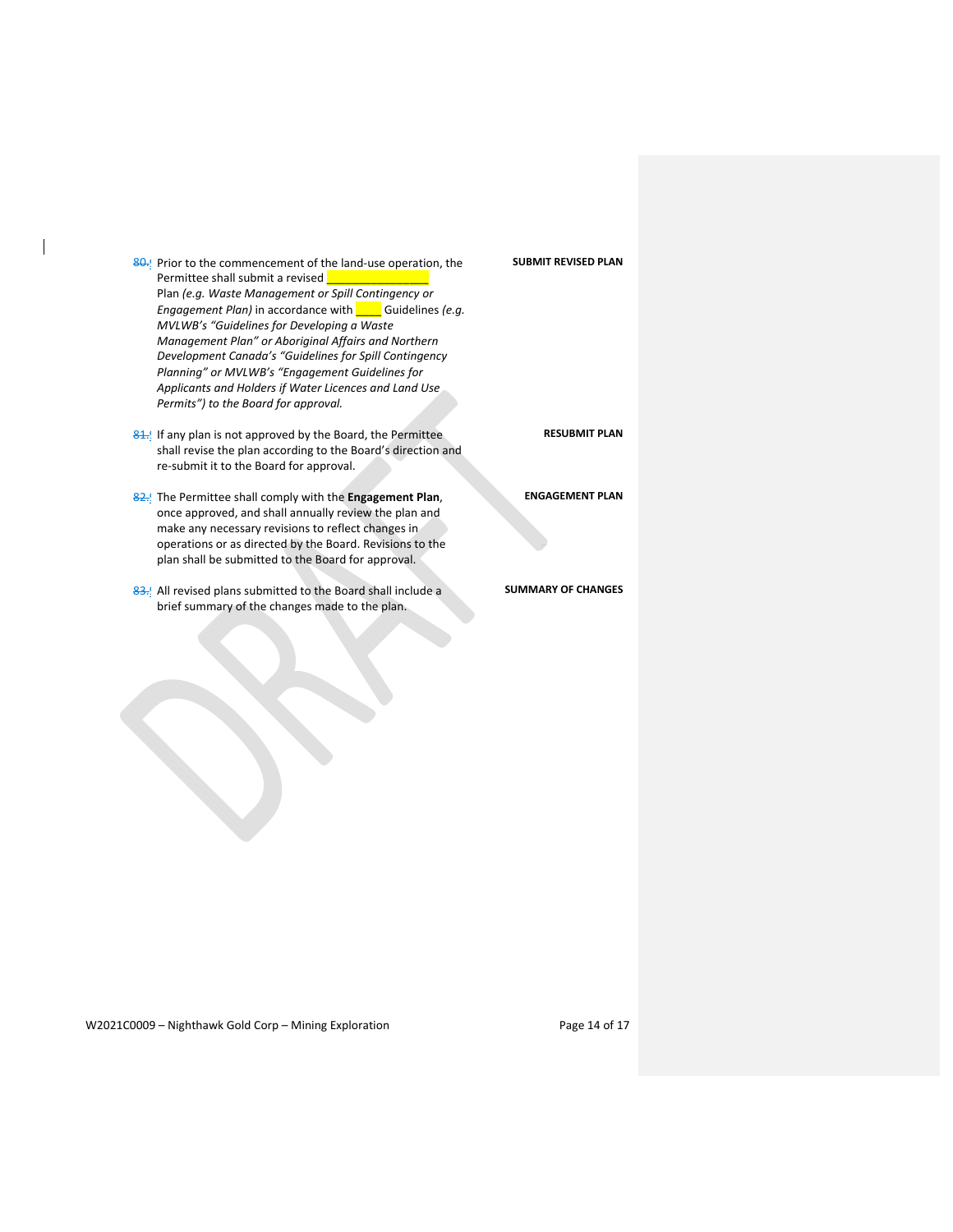#### COLOMAC SITE RESTRICTIONS

| PERMITTEE:     | Nighthawk Gold Corp. |
|----------------|----------------------|
| PERMIT NUMBER: | W2018C0007           |

### EFFECTIVE DATE OF COLOMAC SITE RESTRICTIONS:

Part C, Condition 1 of Land Use Permit W2018C0007 states that "The Permittee shall operate in accordance with the requirements of the Colomac Site Restrictions annexed to this permit, and any revisions to the Colomac Site Restrictions as and when approved by the Board." The specific site restrictions are as follows:

- i. To ensure the health and safety of its workers, the Permittee shall not access the Tailings Containment Facility, Tailings Containment Area access road, Open Pit Area, or Main Mine Complex areas for any purpose. Access to the airstrip access road shall be permitted.
- ii. The Permittee shall not establish any camps or store equipment, fuel, or other supplies in the aforementioned areas.
- iii. The Permittee shall not drill, trench, excavate any sump, or otherwise alter or disturb the engineered tailings cap within the Tailings Containment Area, Dam 1/Dam 1 B structures, Dyke 7 and spillway, Dam 2 discharge channel, Spruce Lake Disposal Cell, landfill cap in Zone 2.5 Pit, Primary Crusher cap, Steeves Lake Shoreline remediation area, or Hydrocarbon Soil Remediation area.
- iv. The Permittee shall not establish any camps or store equipment, fuel, or other supplies within 30 m of the south bank of the Truck Lake Channel or within 30 m of the south shore of Truck Lake.
- v. The Permittee shall not store bulk fuel north of the decommissioned Explosives Magazine area along the airstrip access road.
- vi. The Permittee shall not ford or cross the Truck Lake Channel with heavy equipment. Fording or crossing of the channel with ATVS can proceed during water‐free conditions.
- vii. The Permittee shall not adversely alter the water quality within the Spanner Lake and Paddle Lake - Midgefly Lake - Lake 315 watersheds or within the drainage pathway between Tailings Lake and Indin River.
- viii. If drilling within the watershed divides, the Permittee shall contain all drill waste in a closed circuit system for reuse, off‐site disposal, or deposit into a land‐based sump or natural depression outside of the indicated areas.
- ix. The Permittee shall not alter or disturb the tailings water repository in Zone 2.0 Pit or in the historic Duck Lake tailings remediation area.
- x. The Permittee shall not access the warehouse building known as "Big Blue" as indicated in Colomac Site Map 1, unless otherwise authorized by the owner of the building.
- xi. The Permittee shall not impact upon caribou migration around the Colomac site.
- xii. The Permittee shall not alter, block or otherwise disturb the caribou barriers or pathways.

W2021C0009 - Nighthawk Gold Corp - Mining Exploration Page 15 of 17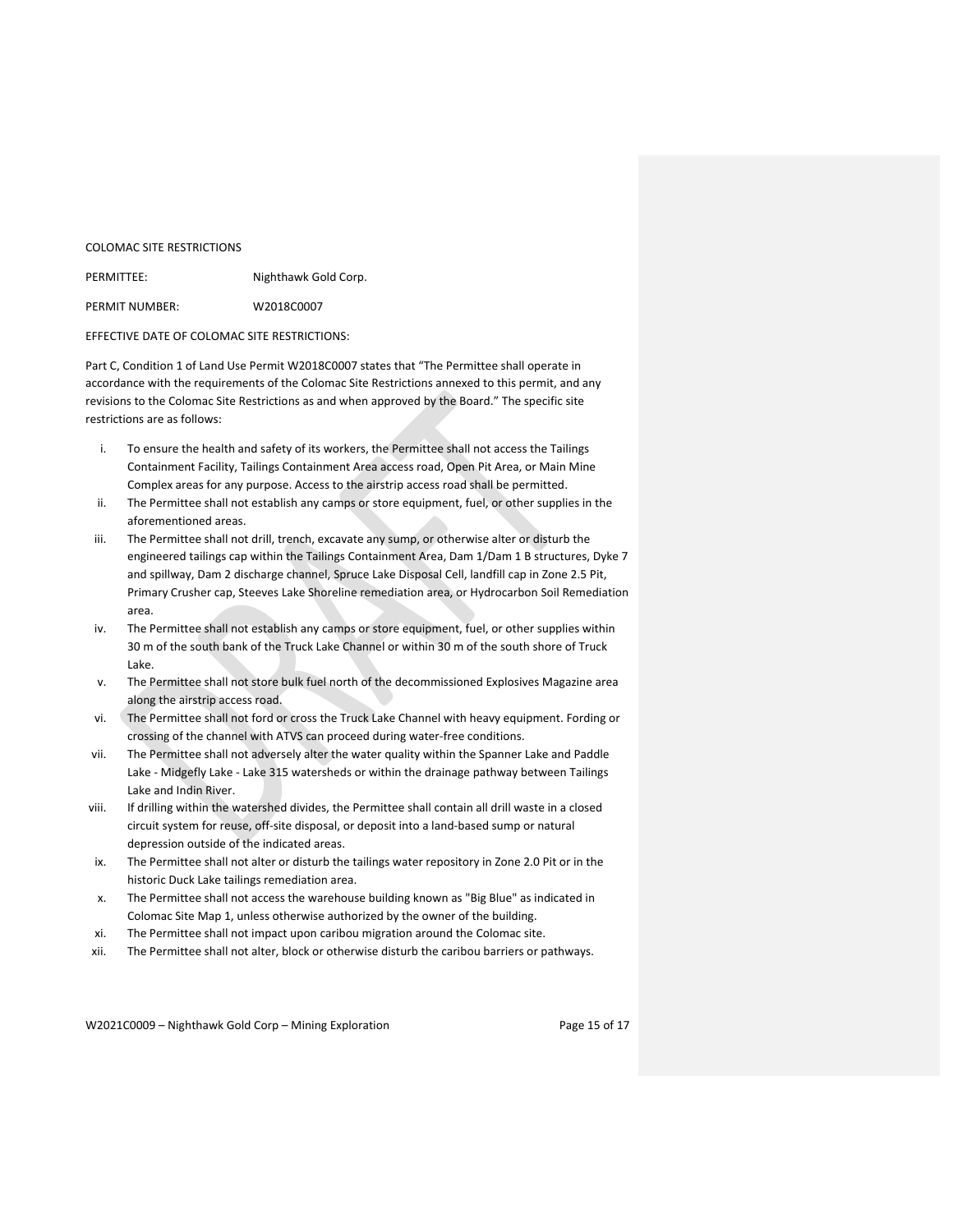xiii. The Permittee shall not impede or obstruct, in any way, the Crown's access to the site for monitoring or inspection purposes.

Description of areas referred to in the Colomac site restrictions

- 1. Discharge Pathway ‐ Tailings Lake to Indin River
	- i) Spanner Lake and Paddle Lake‐Midgefly Lake‐315 Lake watersheds
	- ii) Surveillance Network Stations 1563‐39, 1563‐14, 1563‐40, 1563‐41, 1563‐13, 1563‐ 32
- 2. Tailings Containment Area
	- i) Engineered retention structures at Dam 1 / Dam 1B including thermosyphons and thermistor instrumentation strings
	- ii) Engineered tailings cap at Dam 1&2, mid-lake, Dyke 7 and causeway areas in Tailings Lake
	- iii) Engineered tailings cap in Spruce Lake
	- iv) Engineered Spruce Lake Disposal Cell (mill process waste repository)
	- v) Engineered retention and drainage structures Dyke 7, buttress and spillway
	- vi) Engineered drainage structure at Dam 2 Discharge Channel
- 3. Tailings Containment Area Access Road
	- i) Duck Lake crossing restoration
	- ii) Sewage lagoon and decommissioned retention berm
	- iii) Historic Duck Lake tailings remediation area (west shore)
- 4. Open Pit Area
	- i) Zone 2.0 Pit (treated tailings water repository)
	- ii) SNP 1563‐26 in Zone 2.0 Pit
	- iii) Pressure sensor (hydrology monitoring) in Zone 2.0, 2.5, and 3.0 Pits
	- iv) Pressure sensor (hydrology monitoring) in Baton Lake
	- v) Engineered, non‐hazardous landfill in Zone 2.5 Pit
	- vi) SNP 1563‐29 (Baton Lake)
- 5. Spot Pond ‐ Truck Lake ‐ Steeves Lake Drainage
	- i) French drain between Baton and Spot Lake
	- ii) Engineered channel and plug at Spot Pond‐Truck Lake drainage
	- iii) SNP 1563‐23 (Truck Lake)
	- iv) Truck Lake re-vegetation areas along north and west shores
	- v) Engineered wetland at Truck Lake outflow to Truck Lake Channel
	- vi) Engineered Truck Lake Channel
	- vii) SNP 1563‐4 (Truck Lake discharge at Steeves Lake)
- 6. South Waste Rock Dump Area
	- i) Hydrocarbon Soil Remediation Area
	- ii) Boneyard Remediation Area
	- iii) Engineered Primary Crusher cap
	- iv) Big Blue Warehouse

W2021C0009 – Nighthawk Gold Corp – Mining Exploration Page 16 of 17